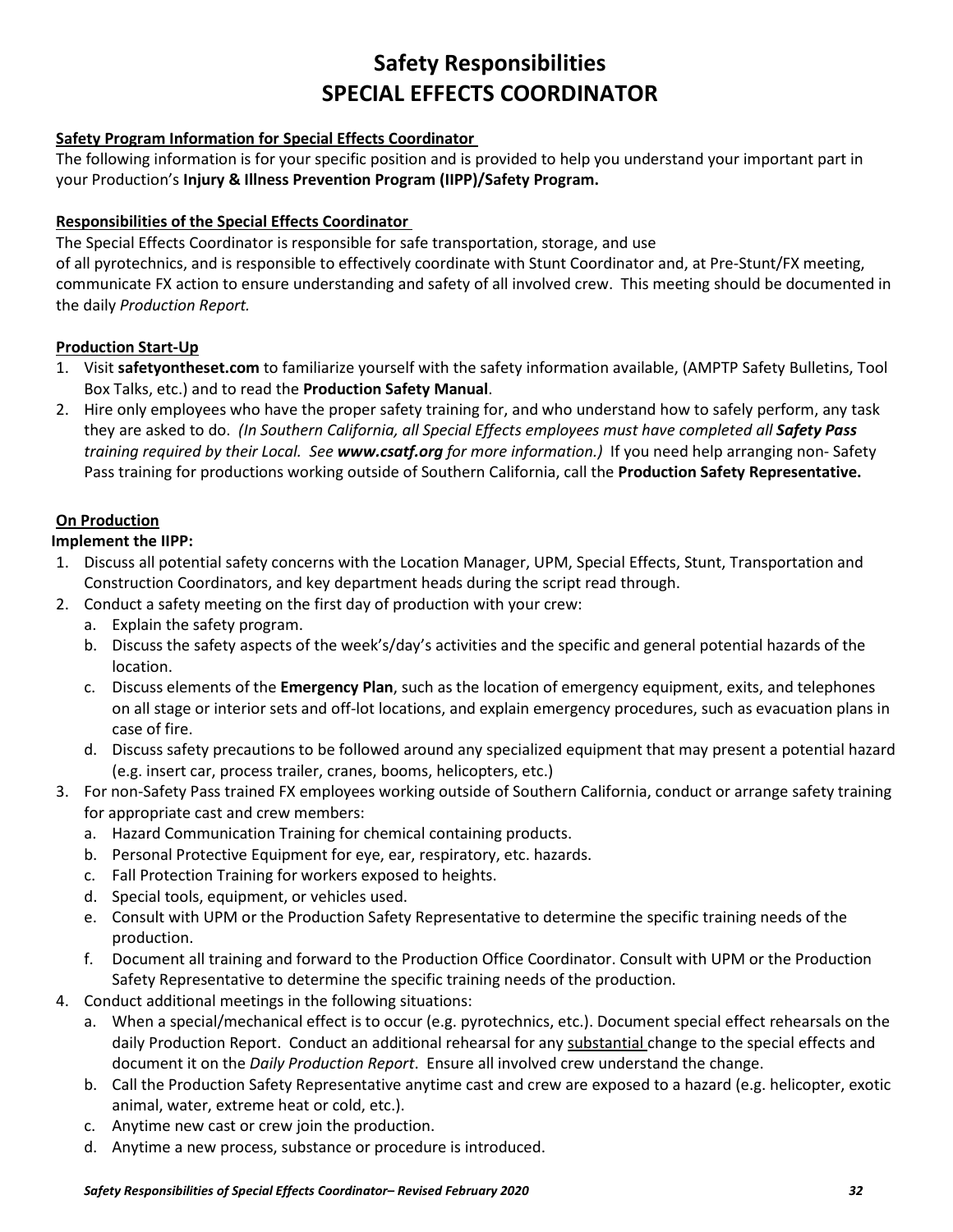# **Safety Responsibilities SPECIAL EFFECTS COORDINATOR**

- 5. See to it that safety literature is properly distributed:
	- a. All cast and crew members are to receive the *General Safety Guidelines for Production (Form 1)*, written, orally or posted, and sign an *Employee Acknowledgment.* This includes all those who report directly to the set for hire; such as day players, casual hires, independent contractors, etc. Return signed *Employee Acknowledgments* to the Production Office Coordinator.
	- b. Distribute AMPTP Safety Bulletins (available at safetyontheset.com) relating to specific hazards to cast and crew or attach to the call sheet (e.g. helicopter, firearm, special f/x, etc.)
	- c. With help from the Production Safety Representative, see to it that special literature such as Safety Data Sheets (SDS's) are available if requested by cast or crew.
- 6. Document all IIPP activities:
	- a. Make sure that all safety meetings held throughout the day are noted on the daily Production Report, including key department head and new arrival meetings, stunt and special effects meetings, etc.
	- b. Any bulletins or special correspondence should also be on file with the Production Office Coordinator.

## **EXPLOSIVES AND PYROTECHNICS**

*All special effect personnel shall wear safety glasses and protective clothing applicable to the hazard associated with the material during preparation and loading of pyrotechnic devices. Protective clothing should include long-sleeved shirts and long pants made of 100 percent cotton, leather, or other materials with equivalent flammability, melting, thermal, or static-reducing protective characteristics.* 

- 1. When working with explosives, flammable or combustible liquids, gases or chemicals on any set, prior notification shall be given to all personnel. Also, wherever practical, the call sheet should state that explosives are to be used.
- 2. Before any explosives or potentially hazardous sequence is to be performed, all persons involved shall be thoroughly briefed at a meeting on the site where the explosives are to be used. This meeting shall include an "on site walkthrough" and/or "dry run" with Special Effects persons and all the persons involved in the event. The Special Effects and licensed Powder person shall plan and provide acceptable avenues of escape.
- 3. The persons mentioned above shall clearly announce to all persons the location exits, escape routes and alternate routes. The escape route shall provide absolute passage to the exterior of the building, structure or workspace.
- 4. Each person should check the escape route in order to assure himself/herself that it is and will remain accessible. Any person who is unsure of the designated escape route should check with the 1st Assistant Director and learn of the escape route before entering the work area.
- 5. Only persons and crew necessary for the purpose of filming will be in the explosives area. All other personnel will be cleared away from the explosives area.
- 6. Before rolling cameras, should any change become necessary, the Director will again call all persons involved in the event to another meeting to confirm everyone's understanding of said change(s).
- 7. No smoking is permitted in the explosives area and "No Smoking" signs shall be posted in all areas of the premises or locations where explosives and/or pyrotechnic devices are stored and handled.
- 8. After each shoot, no one shall go into the explosives area other than the Special Effects and/or licensed Powder person, until or unless the Special Effects and/or licensed Powder person deems it safe to do so.
- 9. No child under the age of 16 shall be near the area where explosives are used.
- 10. Transportation of explosives and/or pyrotechnic devices shall be governed by the provisions of all applicable Federal, State and Local laws, and the proper authorities shall be notified when using explosives on the set.
- 11. Make sure all explosives and explosive devices are shunted prior to detonation.
- 12. Make sure explosives are detonated from a separate DC power source or isolated AC.
- 13. When preparing pyrotechnics, make sure all radio transmissions in the area are ceased. An exterior shot check list should be filled out and circulated prior to filming any special effects on exterior sets, pyro, smoke, open flame etc.